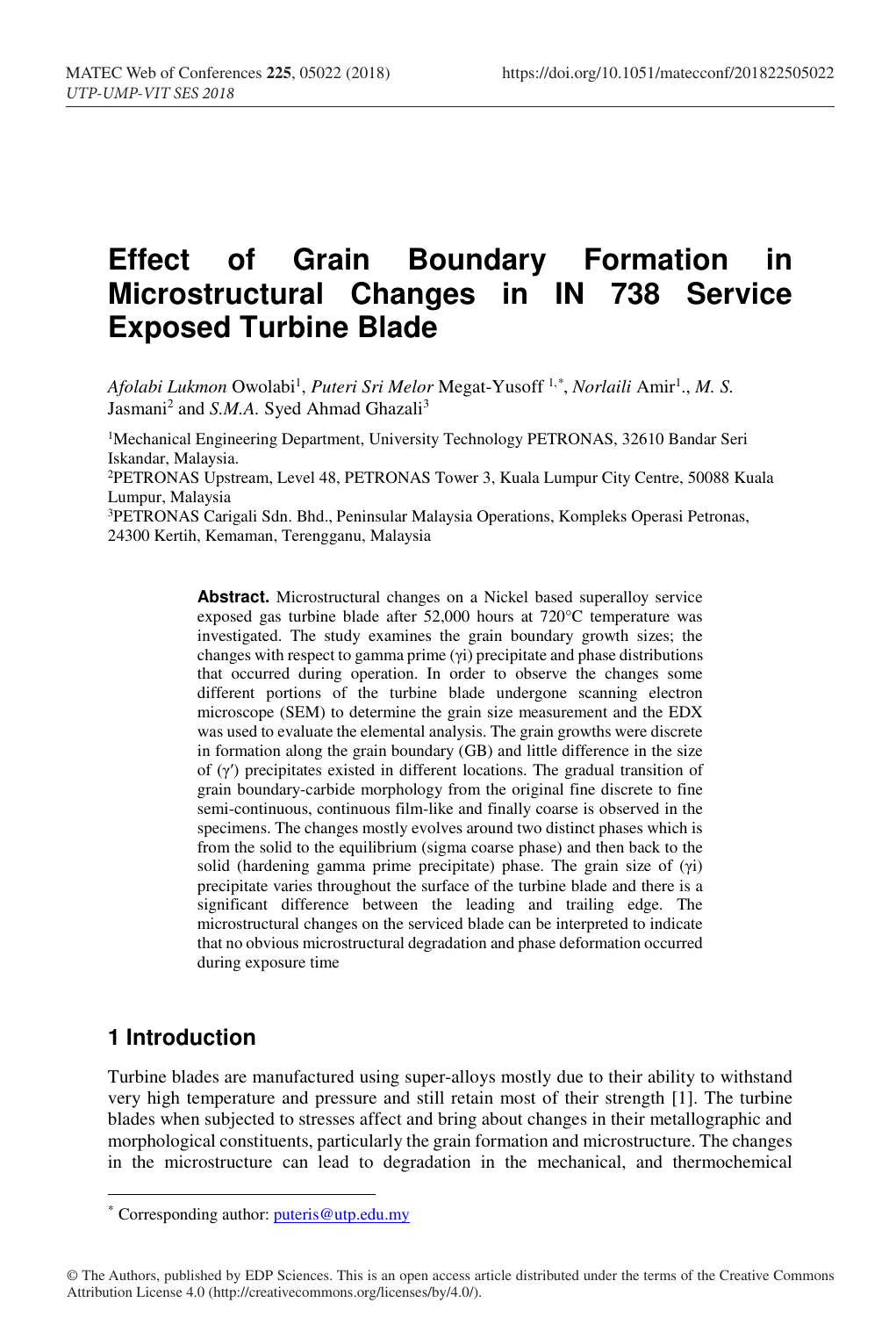properties such as tensile strength, creep resistance, resistivity and others [2]. The commonly used super-alloy is titanium, steel and nickel which are common to fabricate gas turbine blades. The alloys have different grain size and microstructure thus having different outcome and cause of failure. This is because microstructure plays a significant role in influencing the performance and lifespan of the gas turbine blade [3, 4]. Since the blades are prone to tough environment (high heat and pressure), turbine blades are normally limiting component in a gas turbine which requires consistence inspection to avoid failure unexpectedly [5]. Figure 1 show the turbine blade located at the hot section side of a turbine, right after the combustion.



**Fig. 1.** Gas Turbine Sections [6].

Materials properties such as ductility, strength, toughness, density are also influenced by the microstructure. The microstructural transformation contains different phase transition, the phase can become a stable phase at the time scale the dynamic resistance is significance in respect to the varying large number of intermetallic alloys. The phase transformation during heat exposure to a Nickel based superalloy originates from phase –separated microstructures strengthened by coherent gamma prime (γ<sup>i</sup>) precipitate particles [6]. Depending on the dominant elemental composition, the intermediate product in the process of an equilibrium phase transition can be a pre-precipitated phase from a supersaturated solid solution at a certain temperature, rather than the final equilibrium phase temperature. Also, the stable phase, under certain diffusion time may transform to transition phase and vice versa. Microstructure containing finely dispersed gamma prime precipitate (γ<sup>i</sup>) particles can be found in the coarse grain boundary region during heat exposure [7]. In the present study, the transformation in grain growth formation along the gamma prime (γi) precipitate and the elemental composition at various regions of the turbine blade in an elastically constrained Ni alloy was investigated by means of transmission electron microscopy (SEM) and the EDX.

## **2 Material Preparation**

To study the microstructural changes in the IN 738 turbine blade various specimens were cut from the outside wall and inside wall of the blade. The lower surface side of the aerofoil (near the outside wall) the middle and the upper (near the inside wall) sections of the aerofoil were also investigated. The images of the turbine blade displaying the suction and pressure side region of the blade are presented in Figure 2.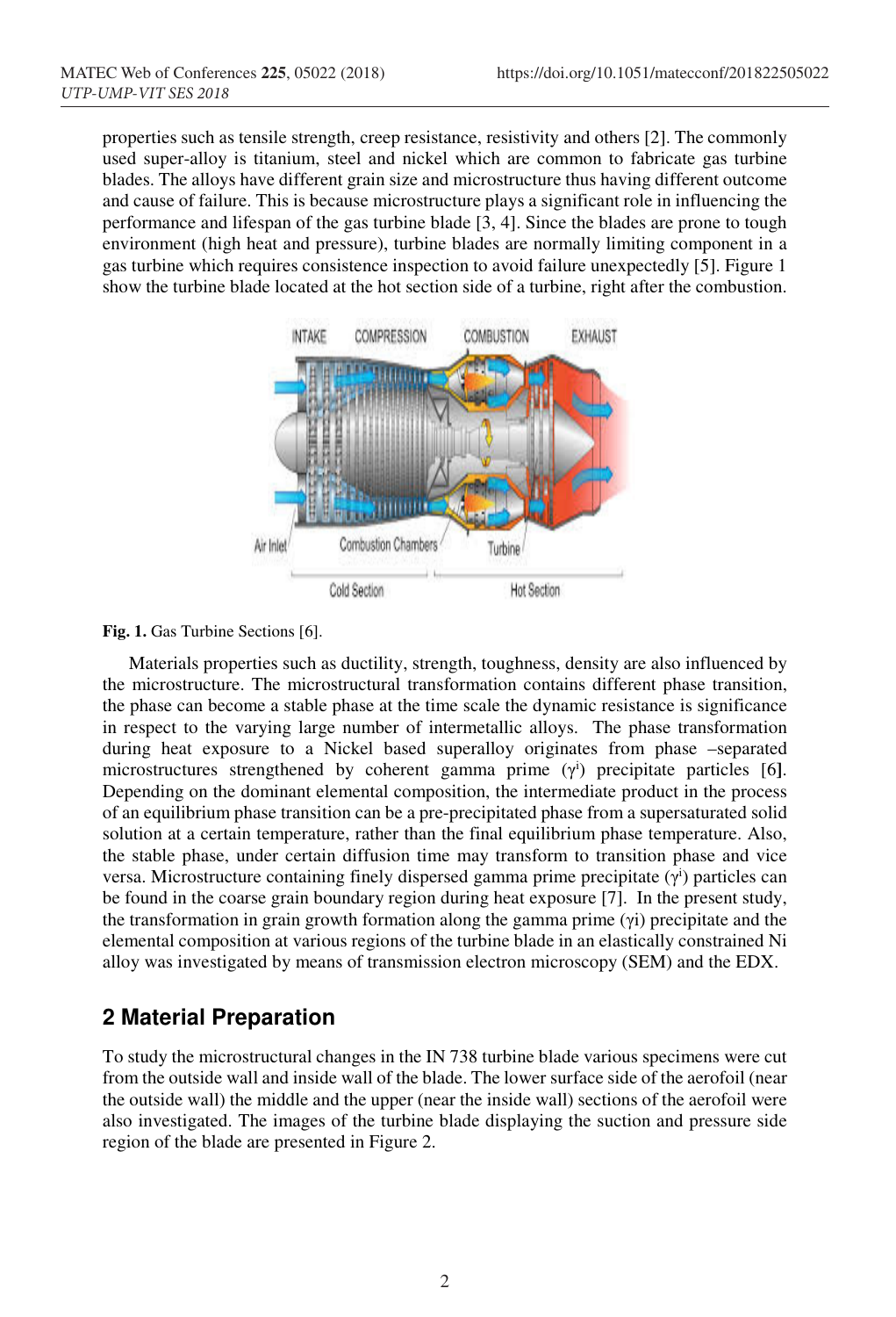

**Fig. 2.** (a) Suction Surface Side of Blade (b) Pressure Surface Side of Blade

Two samples from both the suction and pressure surface region were cut near to the leading edge as represented by A1, B1 and A2 and B2. Also the trailing edge samples from both surface region as represented by C1, D1 and C2 and D2. Another four samples were taken at the center of the blade for both suction  $(E1, E2)$  and pressure surface  $(F1, F2)$  sides of the blade.

### **2.1 Experimental Procedures**

The specimen cutting at various locations was carried out using an electric discharge machine (EDM), each sample was mounted using Buehler Simpliment 1000 automatic mounting press followed by standard grinding and polishing process until a flat and mirror image surface were obtained. Similar procedures have been used in literatures [8, 9]. Both processes were done manually using Buehler Metaserv 2000 machine. The micrograph of the cut out samples at both the suction (A1) and pressure (A2) surface side is displayed in Figure 3 and 4.



**Fig. 3**. (a) The micrograph of the suction surface side of blade at location A1, and (b) The micrograph of the pressure surface side of blade at location A2

For microstructural study, the microstructure of samples was investigated by optical emission spectroscopy before etching. The samples were then etched in a solution, and reinvestigated by optical microscopy, after which they were ground using Grit 240 up to 1,200 silicon carbide papers and polished with  $6 \mu m$  followed by 1  $\mu m$  alumina with distilled water as suspension solution on low napped polishing cloth. The elemental compositions are compared at different spots of the suction and pressure side surface samples at the lower,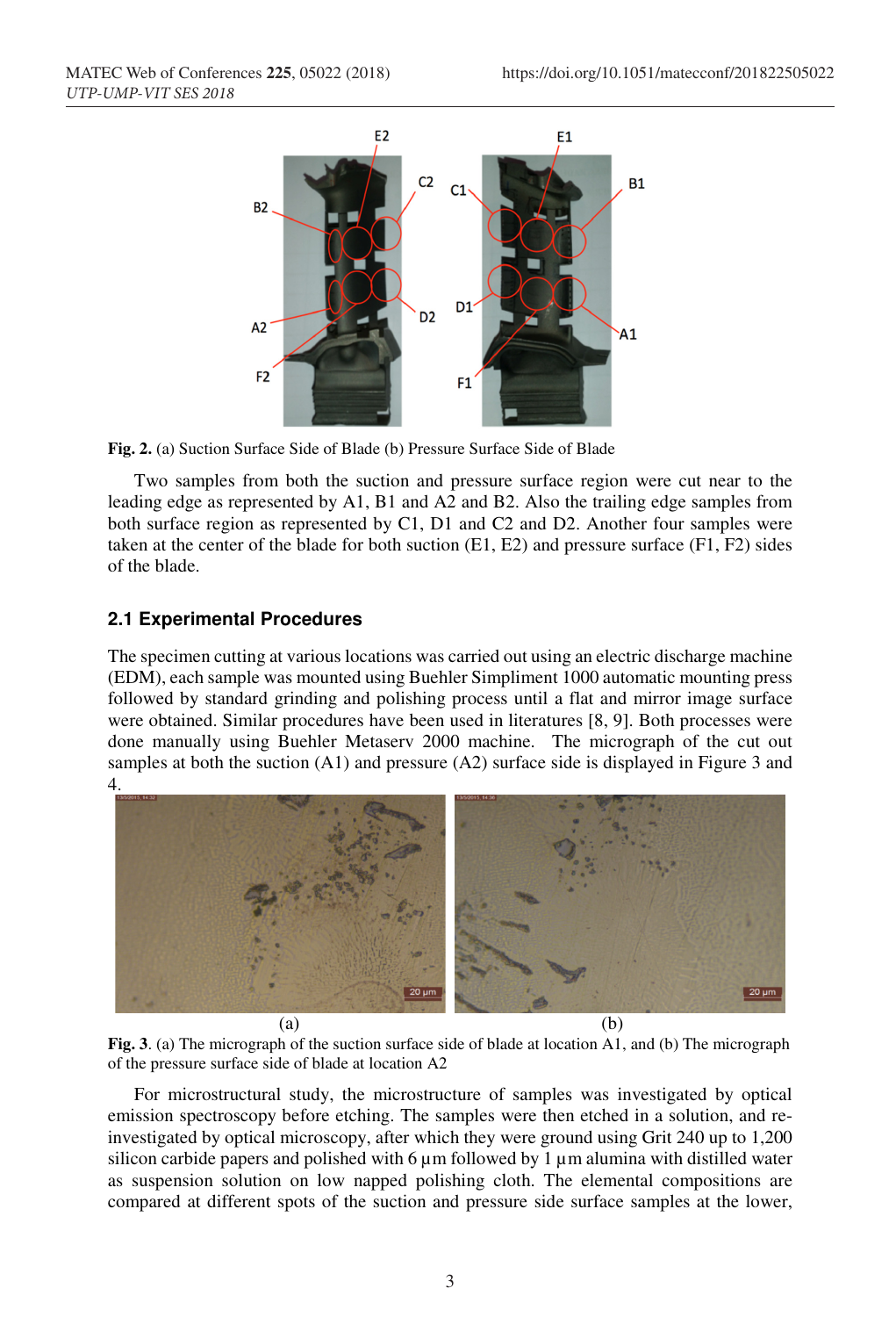middle and upper region. The chemical composition of the investigated IN738 superalloy is shown in Table 1.

| <b>Material</b> | Composition (unit: wt. $\%$ )                                                                                           |
|-----------------|-------------------------------------------------------------------------------------------------------------------------|
| <b>IN 738</b>   | 0.11C, 15.084Cr, 8.5Co, 2.48W, 1.88Mo,<br>0.07Fe, 0.92Nb, 3.46Al, 3.47Ti, 1.69Ta,<br>0.001S, 0.04Zr, 0.012B, balance Ni |

**Table 1.** Chemical composition of IN738 superalloy.

The Energy-dispersive X-ray Spectroscopy (EDX) analysis was used to determine the elemental composition of each phase at various regions in the suction and pressure surface. The Figure 4a and b showed the elemental composition obtained at the two spot on suction and pressure side of the middle of the turbine blade specimen.



**Fig. 4.** (a) The elemental composition at suction surface side at spot A1 at the trailing edge, and (b) The elemental composition at pressure surface side at spot A2 at the trailing edge

The microstructural changes of the service-exposed blade were studied using a scanning electron microscopy (SEM). The surface was etched to reveal the microstructure. Grain size changes, morphology of carbides, and carbides decomposition or transformation. For this purpose, the metallographic specimens were electrolytic etched after polishing. The grain size, morphology of carbides, carbides decomposition or transformation, changes in the size and the morphology of gamma prime precipitate particles were all investigated.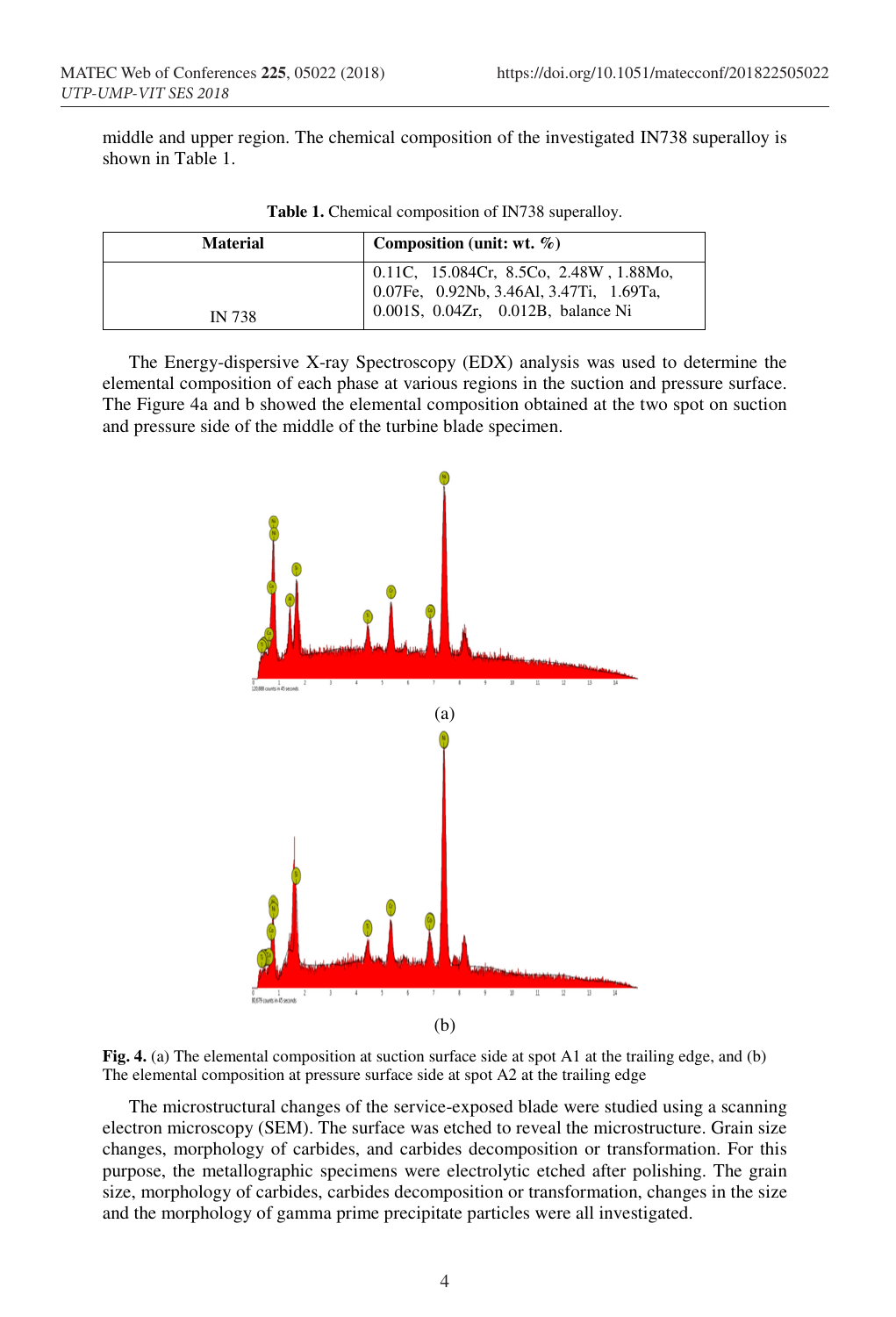### **3 Results and Discussion**

#### **3.1 Microstructure in the suction surface side of the sample (spot A1).**

The SEM image of the grain boundary development is shown in different magnification in Figure 5a-c. During thermal exposure, the matrix change elements within the primary MC carbides thereby increasing the thickening of the  $\gamma^i$  film along the grain boundary. The secondary  $\gamma$ <sup>i</sup> particles coarsen and coalesce continuously, with a mean diameter of 350 nm according to the measurement carried out using the image J software. Spectrum in Figure 5a shows that Tantalum is at the highest peak.

The continued thickening in the grain boundary development can be as result of the aggressively mixing of the matrix elemental composition, the discrete  $M_{23}C6$  carbides particles grow much larger and coalesce into a continuous chain which is consonant with the report of [10]. The Figure 5c shows clearly the  $\gamma^i$  formation in liquid and equilibrium phase. The cobalt (Co) element diffuses into the matrix as well and the high Ti/Ta ratio further contributes to the grain growth although in a discrete order. During equilibrium  $(\sigma)$  phase transition, the nucleating is intense at this point and the C atoms are trapped from the remaining MC and released to the remaining MC to form the  $M_6C$  phase. The spot A1 is believed to be Cobalt-based carbide. This is because there is the presence of Carbon. Tantalum has recorded the highest concentration at this spot with 45.1%. Besides that, the concentration of Nickel is very low with 2.7% only. This clearly proves that the white aligned structure is carbide.

In the report of [10] et al. the elemental constituents determines the phase pattern during transition. More so the declination can be due to microstructural alteration during the creep process which in turns reduces the strength of grain boundary matrix. Among the changes are the diminishing of serrated grain boundaries and coarsening of gamma prime  $\gamma^i$  phase. This change can leads to deterioration of mechanical properties and reduces the rupture time.



**Fig. 5.** Typical grain boundary carbide morphologies in spot A1 of the suction surface side of the turbine blade at different magnifications of (a) 20, (b) 10, and (c)  $5 \mu m$ .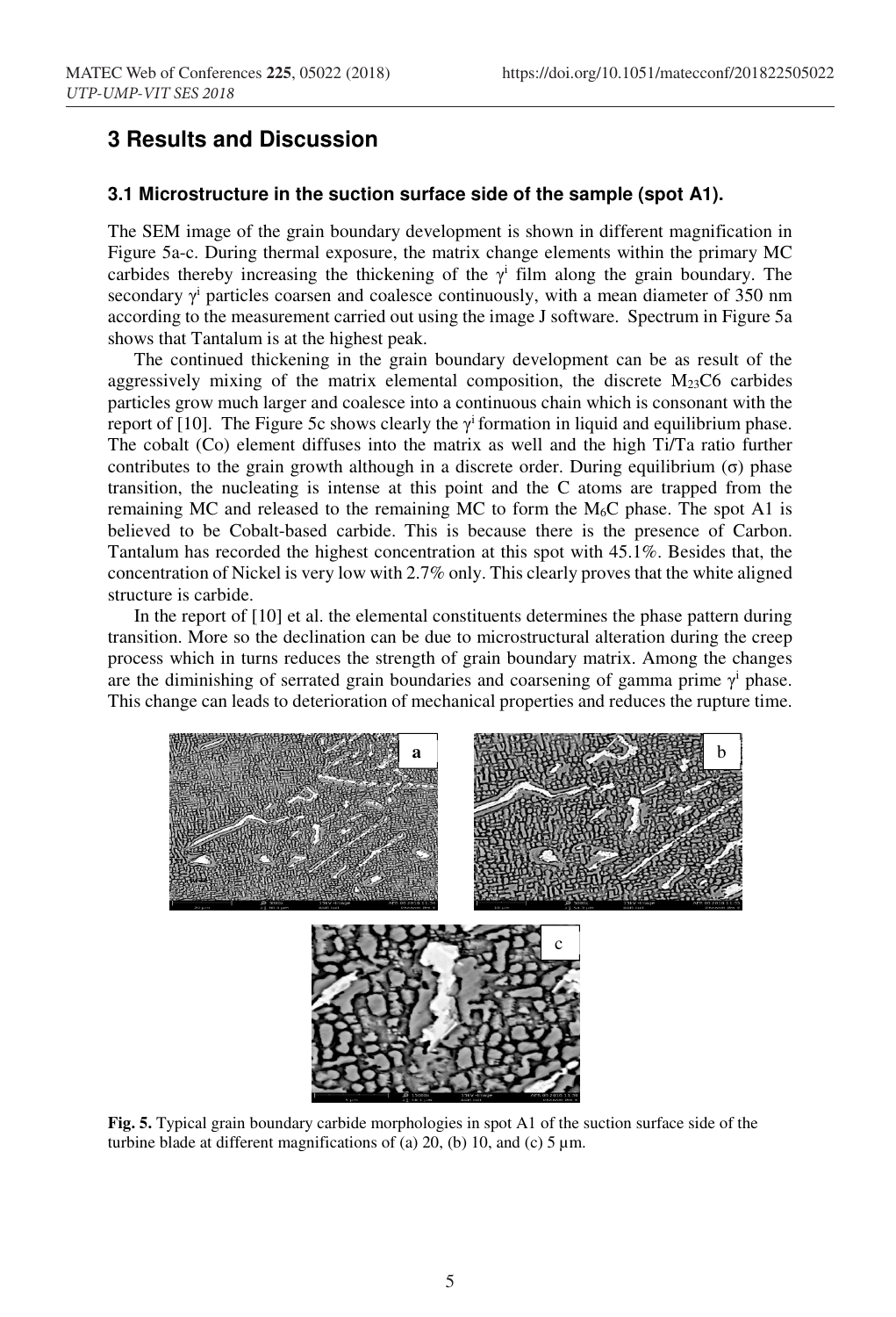### **3.2 Microstructure in the pressure surface side of the sample (spot A2).**

The Figure 6a-c shows the SEM image take at spot A2 at different magnifications. The MC carbides formation is discrete; the secondary grain growth appears along γi precipitate in the hardened phase. The dominant carbides detected are the MC and  $M_{23}C_6$  which form weak bonded matrix. The MC decomposition increases during transition from the hardened phase to the equilibrium phase. The primary carbides become much brighter under higher magnification. Further observation by EDX detects a coarse primary gamma prime precipitate. This is because the grain size has elongated and formed an awkward shape from the spectrum. Earlier described in Figure 4a and b, the highest peak is Nickel. This justify that the phase at spot A2 is gamma prime precipitate and this can contributes to the rapid formation of coarsening along the grain boundary.



**Fig. 6.** Typical grain boundary carbide morphologies on pressure surface side of the turbine blade at in spot A2 at different magnifications of (a) 20, (b) 10 and (c)  $5 \mu m$ .

### **4 Conclusion**

Microstructural transformation in the serviced expose turbine blade manufactured from Ni superalloy was investigated after the service exposure for 52000 hours. The following deduction where made from the observation and findings:

1. The grain growth were discrete in formation and the GB carbides kept mainly fine discrete morphology; slight difference in the size of  $\gamma'$  precipitates existed in different locations, indicating the heat difference at both the suction surface and pressure surface sides of the blade.

2. The degradation in the GB formation can be traced to the elemental constituents in the samples tested. The alloy resulted in the gradual transition of GB carbide morphology from the original fine discrete to fine semi-continuous, continuous film-like and finally coarse discrete.

3. The combined results of microstructural evolution of the serviced blade can be interpreted to indicate that no obvious microstructural degradation and phase deformation occurred during exposure time.